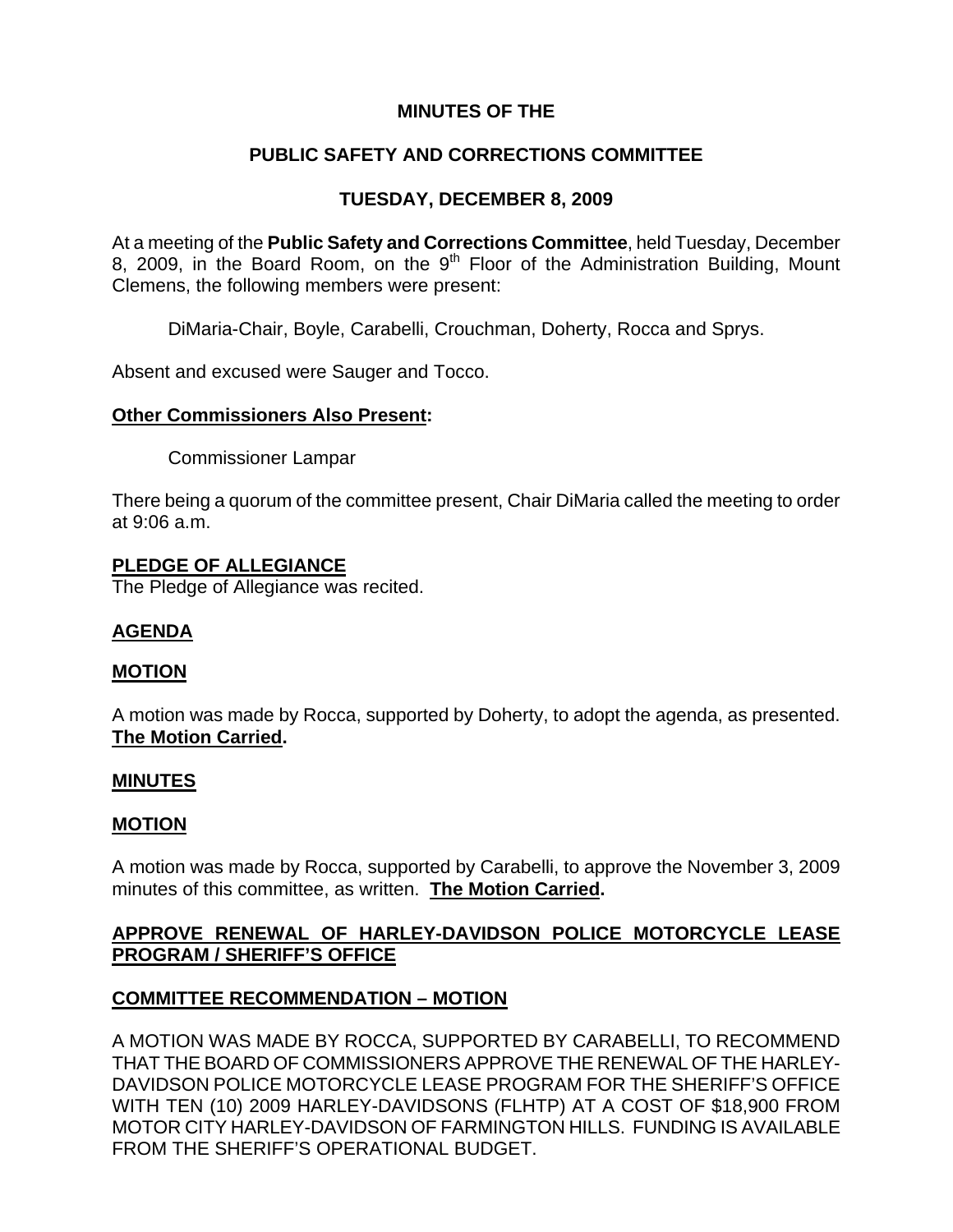The following commissioner spoke: Carabelli.

Chair DiMaria called for a vote on the motion and **THE MOTION CARRIED.** 

### **CONCUR WITH SHERIFF'S OFFICE REQUEST TO PURCHASE A WIRELESS RECEIVER RECORDER FROM LAW ENFORCEMENT ASSOCIATES**

## **COMMITTEE RECOMMENDATION – MOTION**

A MOTION WAS MADE BY CARABELLI, SUPPORTED BY ROCCA, TO RECOMMEND THAT THE BOARD OF COMMISSIONERS CONCUR WITH THE SHERIFF'S OFFICE REQUEST TO PURCHASE A WIRELESS RECEIVER RECORDER FROM LAW ENFORCEMENT ASSOCIATES FOR A PRICE NOT TO EXCEED \$4,500. FUNDS ARE AVAILABLE IN THE S.E.T. STATE FORFEITURE FUND #22930536. **THE MOTION CARRIED.** 

### **ADOPT 2010 COMET BUDGET**

### **COMMITTEE RECOMMENDATION – MOTION**

A MOTION WAS MADE BY ROCCA, SUPPORTED BY CARABELLI, TO RECOMMEND THAT THE BOARD OF COMMISSIONERS ADOPT THE 2010 COMET (COUNTY OF MACOMB ENFORCEMENT TEAM) BUDGET AS RECOMMENDED BY THE COMET BOARD OF DIRECTORS AT THEIR MEETING ON OCTOBER 21, 2009, AT NO COST TO THE COUNTY OF MACOMB. **THE MOTION CARRIED.** 

# **APPROVE PURCHASE OF TWO ADDITIONAL K9 DOGS FOR NEW NARCOTIC DETECTION/TRACKING TEAM**

#### **COMMITTEE RECOMMENDATION – MOTION**

A MOTION WAS MADE BY ROCCA, SUPPORTED BY CARABELLI, TO RECOMMEND THAT THE BOARD OF COMMISSIONERS APPROVE THE PURCHASE OF TWO ADDITIONAL K9 DOGS FOR THE NEW NARCOTIC DETECTION/TRACKING TEAM. FUNDING IS AVAILABLE FROM ASSETS IN THE SHERIFF'S DRUG FORFEITURE FUND AT NO COST TO THE COUNTY.

The following commissioners spoke: Doherty, DiMaria and Carabelli.

Chair DiMaria called for a vote on the motion and **THE MOTION CARRIED.** 

## **MEMORANDUM OF UNDERSTANDING BETWEEN THE COUNTY AND LOCAL SCHOOL DISTRICTS / EMERGENCY MANAGEMENT AND COMMUNICATIONS DEPARTMENT**

**COMMITTEE RECOMMENDATION – MOTION**